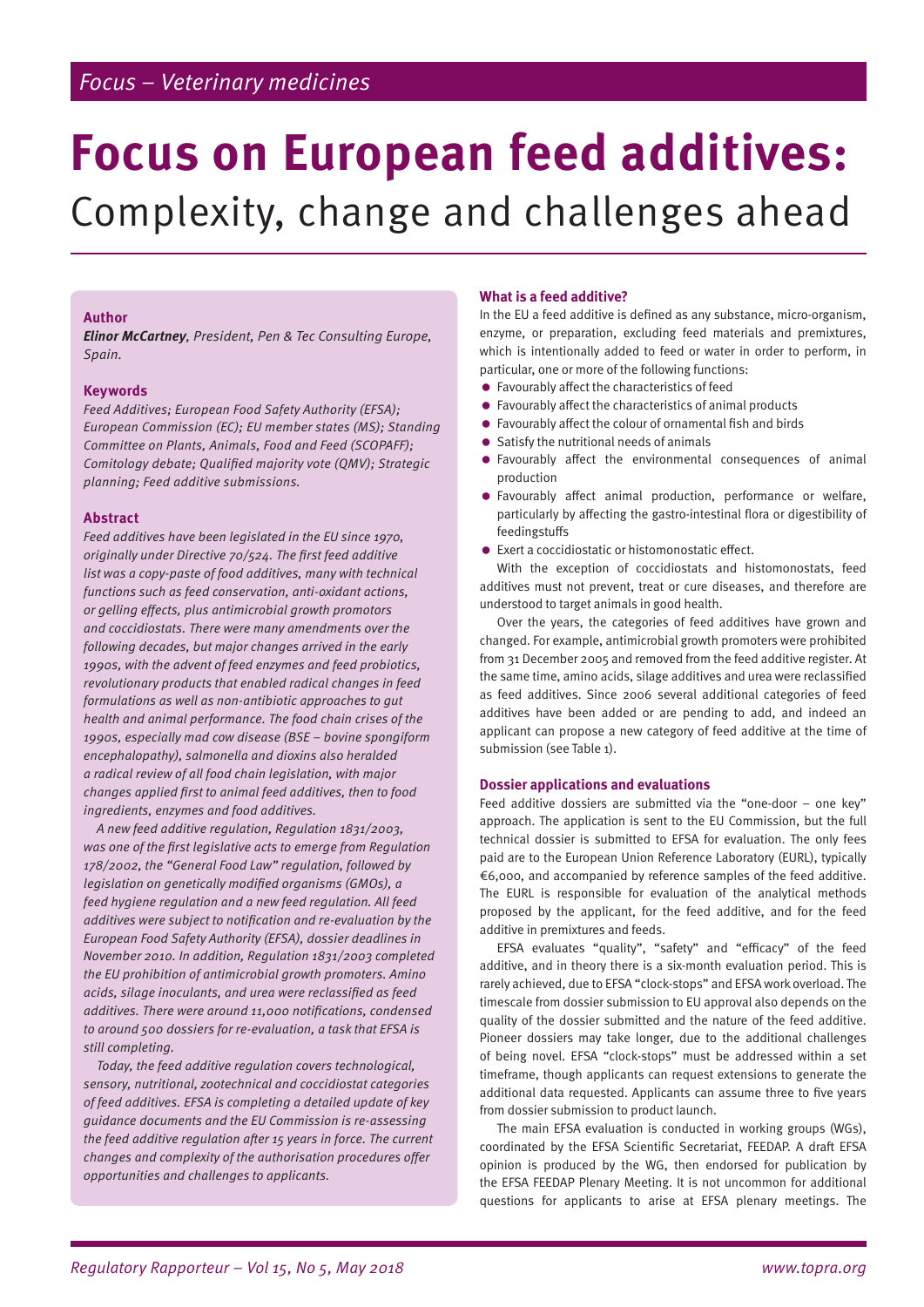| Table 1: Categories of feed additives.*                                                                                                                      |                            |                       |                                          |                                   |  |
|--------------------------------------------------------------------------------------------------------------------------------------------------------------|----------------------------|-----------------------|------------------------------------------|-----------------------------------|--|
| Technological                                                                                                                                                | Sensory                    | <b>Nutritional</b>    | <b>Zootechnical</b>                      | Coccidiostats &<br>histomonostats |  |
| <b>Preservatives</b>                                                                                                                                         | Colourants:                | <b>Vitamins</b>       | Digestibility enhancers <sup>1</sup>     | Coccidiostats                     |  |
| <b>Antioxidants</b>                                                                                                                                          | -----> of feeds            | <b>Trace elements</b> | Gut flora stabilisers <sup>2</sup>       | Histomonostats                    |  |
| <b>Emulsifiers</b>                                                                                                                                           | of animal food products    | Amino acids           | Environmental enhancers <sup>3</sup>     |                                   |  |
| <b>Stabilisers</b>                                                                                                                                           | -----> of pet fish & birds | Urea                  | "Other" <sup>4</sup>                     |                                   |  |
| <b>Thickeners</b>                                                                                                                                            | Flavours:                  |                       | <sup>2</sup> Animal welfare <sup>5</sup> |                                   |  |
| <b>Gelling agents</b>                                                                                                                                        | ↑ feed smell               |                       |                                          |                                   |  |
| <b>Binders</b>                                                                                                                                               | ↑ feed palatability        |                       |                                          |                                   |  |
| Radionucleotide controllers                                                                                                                                  |                            |                       |                                          |                                   |  |
| Anticaking agents                                                                                                                                            |                            |                       |                                          |                                   |  |
| <b>Acidity regulators</b>                                                                                                                                    |                            |                       |                                          |                                   |  |
| Silage additives                                                                                                                                             |                            |                       |                                          |                                   |  |
| <b>Denaturants</b>                                                                                                                                           |                            |                       |                                          |                                   |  |
| Mycotoxin binders                                                                                                                                            |                            |                       |                                          |                                   |  |
| Hygiene condition enhancers                                                                                                                                  |                            |                       |                                          |                                   |  |
| 'Typically enzymes; 'Typically probiotics; 'So far unused; 'Miscellaneous, eg, immune enhancement or improved faecal quality; 'New category, pending to add. |                            |                       |                                          |                                   |  |
| *CMOs, CMMs, pertecturizat, escridizatota 8 biotamenatate que halder anosific queronola                                                                      |                            |                       |                                          |                                   |  |

5MOs, GMMs, zootechnical, coccidiostats & histomonstats are holder-specific approvals

applicant may proof-read the draft opinion, but not make changes. Once the EFSA opinion is published and the full opinion is in the public domain, it is subject to SCOPAFF comitology debate and qualified majority vote (QMV). If the applicant has delayed publication of the full EFSA opinion while confidentiality issues are clarified, then this will also delay member state debate and voting. The outcome of comitology is usually a regulation authorising the feed additive. In cases where the EFSA opinion is inconclusive or negative, the European Commission (EC) offers the applicant the opportunity to submit additional data, or to withdraw the application. In rare cases, where EFSA has raised serious safety concerns, the EC and member states will vote to prohibit authorisation.

EFSA came into being in 2002, and since then has published more than 20 guidance documents for applicants, some of which have been updated several times. During 2017 and 2018 FEEDAP is focussing on renewing guidance documents over five key areas:

- Guidance on the assessment of the safety of feed additives for the consumer
- **Guidance on the identity, characterisation and conditions of use of** feed additives
- Guidance on the assessment of the safety of feed additives for the target species
- Public consultation on the FEEDAP panel's guidance on the assessment of the efficacy of feed additives
- Public consultation on the FEEDAP panel's guidance on the characterisation of microorganisms used as feed additives or as production organisms.

The first three guidance documents above will enter into force in May 2018, whereas the last two are closed consultations, subject to EFSA final review and publication, and likely to enter into force by the end of 2018.

#### **Improving EFSA engagement with stakeholders**

EFSA has been criticised in the past for failure to enter into dialogue with applicants and the feed/food additive industries, and so has made strenuous efforts recently to improve stakeholder engagement, also looking to the European Medicines Agency (EMA) for models and benchmarks of good practice. This has no doubt benefited the process of updating EFSA guidance, with widespread and in-depth consultation of industry and stakeholder experts.

The key pending issue is efficacy, especially the number and duration of studies required. Under current EFSA zootechnical guidance, at least three in vivo efficacy studies are required per target animal category, or a meta-analysis of four or more studies. Table 2 illustrates that such a requirement is a high burden for any applicant wishing to register a zootechnical feed additive for all animal species.

Applicants argue that, whereas industry accepts the need to demonstrate the potential for efficacy, there is no feed additive that will be 100% effective, 100% of the time. Hence a reduced data package should be acceptable, especially as EFSA also recognises that no feed additive will work under all conditions. Hence, for example, a single in vivo study in each category could be a more appropriate minimum, and would greatly reduce the burden on applicants. In addition, there is a case for more flexibility on the duration of efficacy studies, since feed additives may be given for short time periods under commercial conditions, for example creep/prestarter feeds are typically fed for two to three weeks over the weaning period.

Industry would also like EFSA to offer enhanced extrapolation of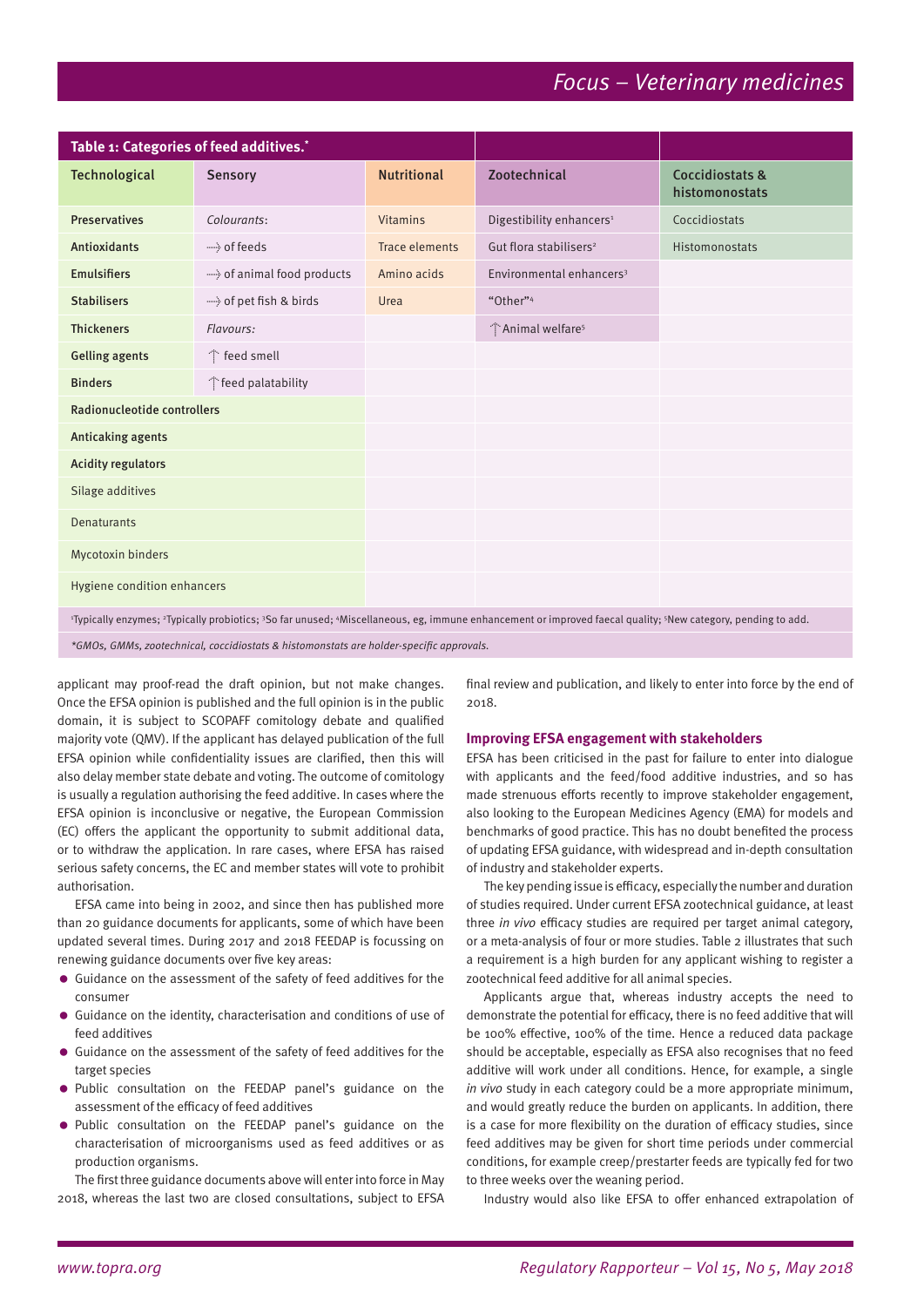### **Table 2: Number and duration of efficacy studies required for zootechnical feed additives.**

| <b>Target animal category</b>                                   | <b>Minimum duration</b>     | Minimum number of studies |
|-----------------------------------------------------------------|-----------------------------|---------------------------|
| <b>Broiler &amp; pullets</b>                                    | 35 days                     | $\overline{3}$            |
| Laying hens                                                     | 168 days                    | $\overline{3}$            |
| Turkeys                                                         | 84 days                     | $\mathfrak{Z}$            |
| <b>Breeding turkeys</b>                                         | 168 days                    | $\mathfrak{Z}$            |
| Suckling piglets                                                | 14 days                     | $\overline{3}$            |
| Weaned piglets                                                  | 42 days                     | $\mathfrak{Z}$            |
| Fattening pigs                                                  | 70 days                     | $\overline{3}$            |
| <b>Breeding sows</b>                                            | 2 cycles                    | $\overline{3}$            |
| Sows/piglets                                                    | 42 days, pre-partum-weaning | $\mathbf{3}$              |
| Rearing calves                                                  | 56 days                     | $\overline{3}$            |
| Veal calves                                                     | 84 days                     | $\overline{3}$            |
| Fattening cattle                                                | 168 days                    | $\mathfrak{Z}$            |
| Dairy cows                                                      | 84 days                     | $\overline{3}$            |
| <b>Breeding cows</b>                                            | 2 cycles                    | $\overline{\mathbf{3}}$   |
| Rearing lambs                                                   | 56 days                     | $\mathfrak{Z}$            |
| <b>Fattening lambs</b>                                          | 56 days                     | $\overline{3}$            |
| Dairy sheep                                                     | 84 days                     | $\mathfrak{Z}$            |
| <b>Breeding ewes</b>                                            | 2 cycles                    | $\overline{3}$            |
| Rearing kids                                                    | 56 days                     | $\mathfrak{Z}$            |
| Fattening kids                                                  | 56 days                     | $\mathfrak{Z}$            |
| Dairy goats                                                     | 84 days                     | $\mathfrak{Z}$            |
| <b>Breeding goats</b>                                           | 2 cycles                    | $\mathfrak{Z}$            |
| Salmon/trout                                                    | 90 days                     | $\mathfrak{Z}$            |
| Suckling/weaned rabbits                                         | 56 days                     | $\overline{3}$            |
| <b>Fattening rabbits</b>                                        | 42 days                     | $\overline{\mathbf{3}}$   |
| <b>Breeding does</b>                                            | 2 cycles                    | $\mathfrak{Z}$            |
| Does/kits                                                       | 42 days, pre-partum-weaning | $\mathfrak{Z}$            |
| Horses                                                          | 56 days                     | $\overline{\mathbf{3}}$   |
| Dogs                                                            | 28 days                     | $\mathfrak{Z}$            |
| Cats                                                            | 28 days                     | $\mathfrak{Z}$            |
| Other non-food animals                                          | 28 days                     | $\mathbf{3}$              |
| Minimum number of studies for approval in all animal categories | 93                          |                           |